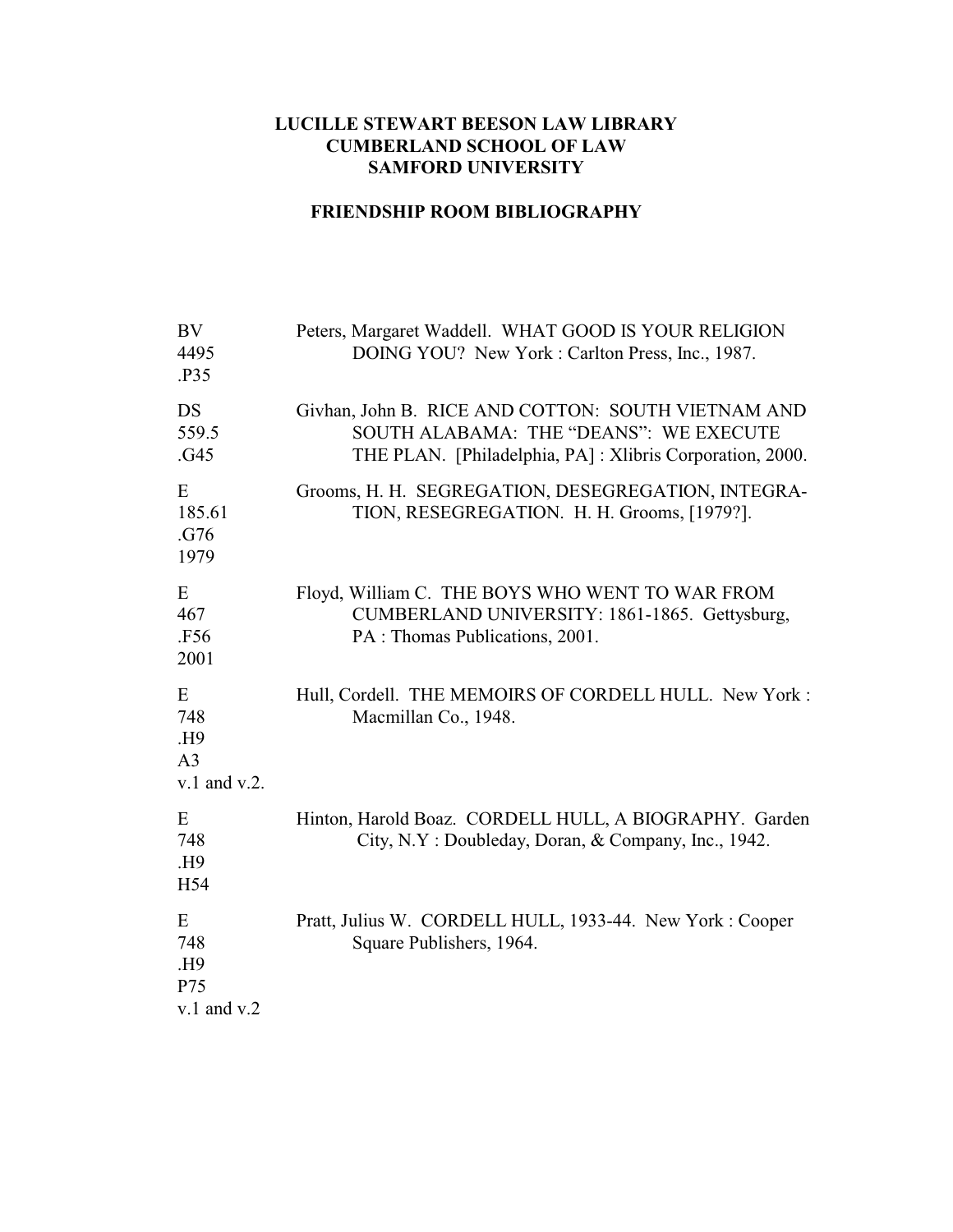| E<br>748<br>.H93<br>C <sub>75</sub><br>1975 | CORDELL HULL: REGISTERS OF PAPERS IN THE MANU-<br>SCRIPT DIVISION OF THE LIBRARY OF CONGRESS.<br>Washington: The Library, 1975.      |
|---------------------------------------------|--------------------------------------------------------------------------------------------------------------------------------------|
| E<br>860<br>.E78                            | Ervin, Sam J. THE WHOLE TRUTH: THE WATERGATE CON-<br>SPIRACY. New York: Random House, 1980.                                          |
| F<br>310<br>.C57<br>c.2                     | Collins, LeRoy. FORERUNNERS COURAGEOUS: STORIES OF<br>FRONTIER FLORIDA. [Tallahassee]: Colcade Publishers,<br>1971.                  |
| F<br>316.23<br>.C65<br>W34                  | Wagy, Tom. GOVERNOR LEROY COLLINS OF FLORIDA:<br>SPOKESMAN OF THE NEW SOUTH. University, Ala.:<br>University of Alabama Press, 1985. |
| F<br>1405.3<br>.Z1<br>H86                   | Hull, Cordell. ADDRESSES AND STATEMENTS BY THE HON-<br>ORABLE CORDELL HULL  Washington, D.C. : U.S.<br>Govt. Print. Off., [1937].    |
| F<br>1418<br>.H92                           | Hull, Cordell. ADDRESSES AND STATEMENTS BY THE HON-<br>ORABLE CORDELL HULL  Washington : U.S. Govt.<br>Print. Off., 1935.            |
| GV<br>958<br>.G43<br>P38                    | Paul, Jim. "YOU DROPPED IT, YOU PICK IT UP!". Baton Rouge,<br>LA : Ed's Pub. Co., 1983.                                              |
| HD<br>9685<br>.U5<br>M355                   | Murray, William Mozley. THOMAS W. MARTIN: A BIOGRAPHY.<br>Birmingham, Ala.: Southern Research Institute, 1978.                       |
| HG<br>2611<br>.A2<br>B7                     | Brantley, William H. BANKING IN ALABAMA, 1816-1860. Birm-<br>ingham, Ala.: [S.l.] : [s.n.], 1961, 1967.                              |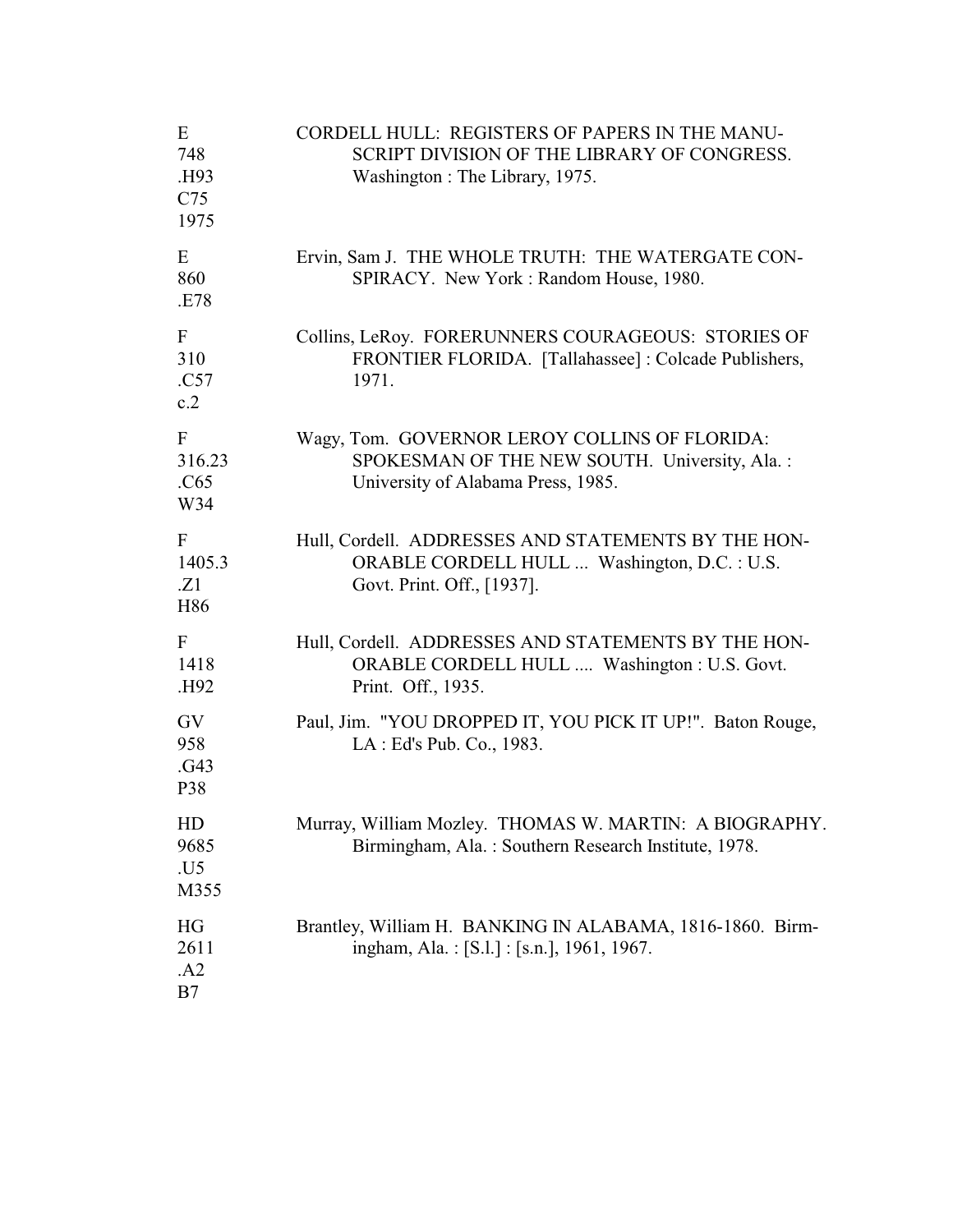| JX<br>1245<br>.C5                          | Vattel, Emer de. THE LAW OF NATIONS OR, PRINCIPLES<br>OF THE LAW OF NATURE, AS APPLIED TO THE CON-<br>DUCT AND AFFAIRS OF NATIONS AND SOVEREIGNS;<br>FROM THE FRENCH OF MONSIEUR DE VATTEL; FROM<br>THE NEW EDITION. Philadelphia: T. & J. W. Johnson,<br>1883.                                                          |
|--------------------------------------------|--------------------------------------------------------------------------------------------------------------------------------------------------------------------------------------------------------------------------------------------------------------------------------------------------------------------------|
| K<br>230<br>.M35<br>A <sub>3</sub><br>1884 | Maine, Henry Sumner. ANCIENT LAW: ITS CONNECTION<br>WITH THE EARLY HISTORY OF SOCIETY AND ITS<br>RELATION TO MODERN IDEAS. 4 <sup>th</sup> American from the<br>10 <sup>th</sup> London ed. New York : H. Holt and Co., [1884?].                                                                                         |
| K<br>3267<br>.H34<br>2013                  | Hammel, Jann M. BIBLIOGRAPHY OF THE DAVID J. LANGUM,<br>SR. COLLECTION ON THE LAW OF SLAVERY. Birming-<br>ham, AL : Lucille Stewart Beeson Law Library, 2013.                                                                                                                                                            |
| <b>KBR</b><br>.C82<br>1879-<br>1881        | Catholic Church. CORPUS JURIS CANONICI. Editio lipsiensis<br>secunda  Lipsiae: ex officina Bernhardi Tauchnitz, 1879-81.                                                                                                                                                                                                 |
| KD<br>3941<br>.J <sub>6</sub><br>1961      | Jolliffee, J.E.A. THE CONSTITUTIONAL HISTORY OF MEDIE-<br>VAL ENGLAND: FROM THE ENGLISH SETTLEMENT<br>TO 1485. 4 <sup>th</sup> ed. London: Adam and Charles Black, 1961.                                                                                                                                                 |
| <b>KD</b><br>4119<br>.S66<br>1701          | Somers, John Somers, Baron. JURA POPULI ANGLICANI, OR, THE<br>SUBJECT'S RIGHT OF PETITIONING SET FORTH:<br>OCCASIONED BY THE CASE OF THE KENTISH<br>PETITIONERS: WITH SOME THOUGHTS ON THE<br>REASONS WHICH INDUC'D THOSE GENTLEMEN TO<br>PETITION: AND OF THE COMMONS RIGHT OF IMPRI-<br>SONING. London : [s.n.], 1701. |
| <b>KD</b><br>7445<br>.B66<br>1781          | Boote, Richard. AN HISTORICAL TREATISE OF AN ACTION<br>OR SUIT AT LAW  London : Printed by his Majesty's Law-<br>Printers for W. Owen, 1781.                                                                                                                                                                             |
| KF<br>$\overline{4}$<br>.C35<br>1967       | CATALOGUE OF THE LIBRARY OF THE LAW SCHOOL OF<br>HARVARD UNIVERSITY. Buffalo, N.Y.: Dennis, 1967,<br>1909.                                                                                                                                                                                                               |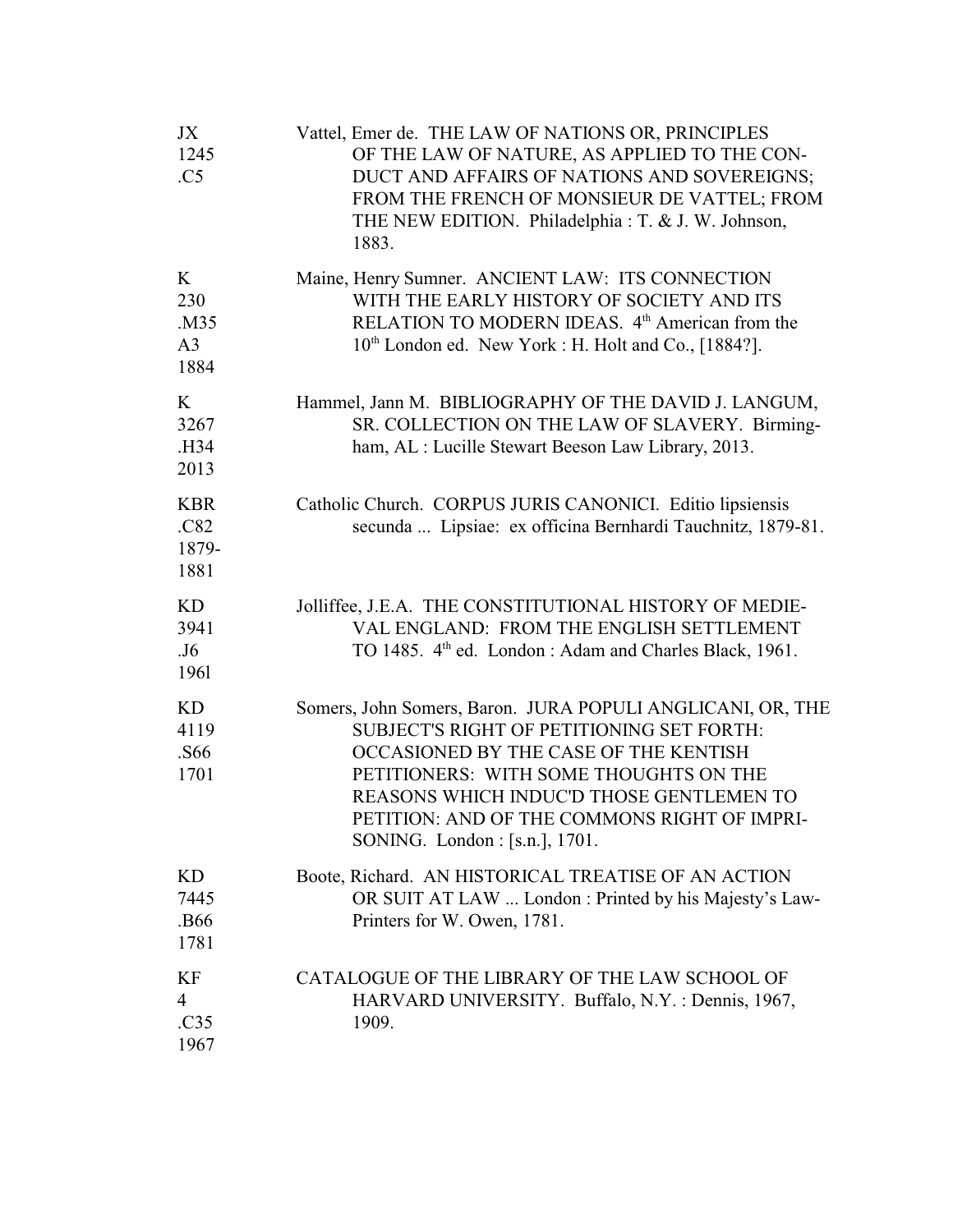| KF<br>$\overline{4}$<br>.M32 | New York University. School of Law. Library. A CATALOGUE OF<br>THE LAW COLLECTION AT NEW YORK UNIVERSITY,<br>WITH SELECTED ANNOTATIONS; COMPILED AND<br>EDITED BY JULIUS J. MARKE, LIBRARIAN OF THE<br>SCHOOL OF LAW, NEW YORK UNIVERSITY. New York,<br>Law Center of New York University, 1953. |
|------------------------------|--------------------------------------------------------------------------------------------------------------------------------------------------------------------------------------------------------------------------------------------------------------------------------------------------|
| KF                           | Waters, Willard O. CHECK LIST OF AMERICAN LAWS,                                                                                                                                                                                                                                                  |
| $\overline{4}$               | CHARTERS AND CONSTITUTIONS OF THE 17TH AND                                                                                                                                                                                                                                                       |
| .W35                         | 18TH CENTURIES IN THE HUNTINGTON LIBRARY.                                                                                                                                                                                                                                                        |
| 1936                         | San Marino, Calif.: Huntington Library, 1936.                                                                                                                                                                                                                                                    |
| KF                           | CATALOG OF LAW BOOKS: INCLUDING GENERAL AND                                                                                                                                                                                                                                                      |
| 6                            | LOCAL TEXT-BOOKS, REPORTS, REPORTERS,                                                                                                                                                                                                                                                            |
| .C35                         | DIGESTS, AND STATUTES. St. Paul, Minn.: West Pub-                                                                                                                                                                                                                                                |
| 1931                         | lishing Company, 1931.                                                                                                                                                                                                                                                                           |
| KF                           | United States. Congress. Senate. Committee on Foreign Relations.                                                                                                                                                                                                                                 |
| 26                           | <b>AVIATION PROTOCOLS: HEARING BEFORE THE</b>                                                                                                                                                                                                                                                    |
| <b>.F6</b>                   | COMMITTEE OF FOREIGN RELATIONS Washington:                                                                                                                                                                                                                                                       |
| 1977m                        | U.S. Govt. Print. Off., 1977.                                                                                                                                                                                                                                                                    |
| KF<br>156<br>.J92<br>1904    | JUDICIAL AND STATUTORY DEFINITIONS OF WORDS AND<br>PHRASES. St. Paul: West Pub. Co., 1904-1905.                                                                                                                                                                                                  |
| KF<br>190<br>.L585<br>1859   | Livingston, John. LIVINGSTON'S UNITED STATES LAW REG-<br>ISTER, AND OFFICIAL DIRECTORY  New York:<br>Livingston, 1859.                                                                                                                                                                           |
| KF                           | Tilton, Theodore. THEODORE TILTON VS. HENRY WARD                                                                                                                                                                                                                                                 |
| 223                          | BEECHER, ACTION FOR CRIM. CON. TRIED IN THE                                                                                                                                                                                                                                                      |
| .B4                          | CITY COURT OF BROOKLYN, CHIEF JUSTICE JOSEPH                                                                                                                                                                                                                                                     |
| T <sub>5</sub>               | NEILSON, PRESIDING. New York: McDivitt, Campbell                                                                                                                                                                                                                                                 |
| v.1, v.2, v.3.               | & co., 1875.                                                                                                                                                                                                                                                                                     |
| KF<br>223<br>.B87<br>R63     | Burr, Aaron. TRIAL OF AARON BURR FOR TREASON. New<br>York: James Cockcroft & Company, 1875.                                                                                                                                                                                                      |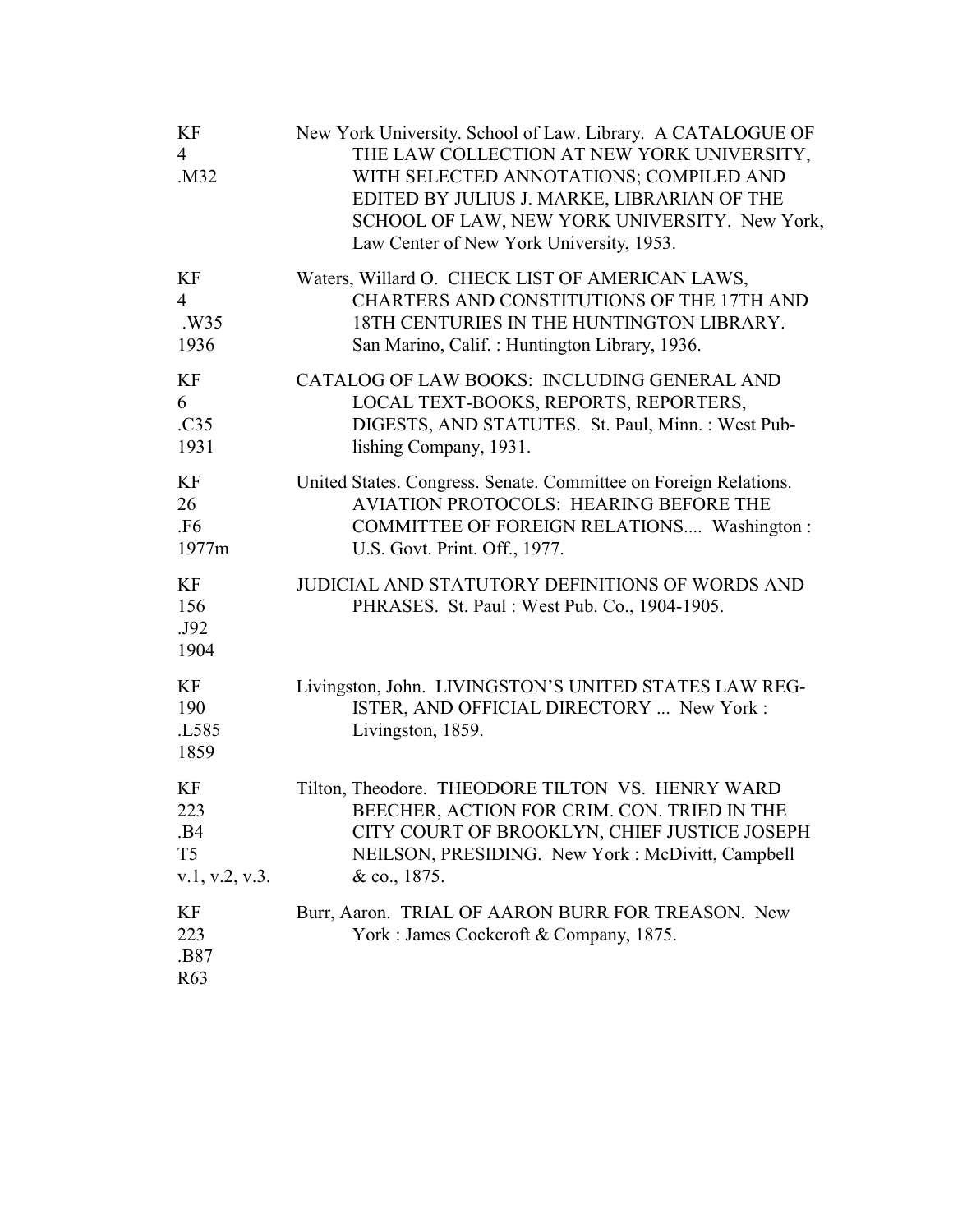| KF<br>240<br>.N68<br>1947                | Notz, Rebecca Laurens Love. LEGAL BIBLIOGRAPHY AND<br>LEGAL RESEARCH: DETAILED DESCRIPTIONS OF<br>LAW BOOKS AND SPECIFIC INSTRUCTIONS, WITH<br>SHORT CUTS, FOR LOCATING STATUTORY LAW AND<br>CASES IN POINT. 2nd ed. Washington: National Law Book<br>Co., 1947. |
|------------------------------------------|------------------------------------------------------------------------------------------------------------------------------------------------------------------------------------------------------------------------------------------------------------------|
| KF<br>240<br>.N68<br>1952                | Notz, Rebecca Laurens Love. LEGAL BIBLIOGRAPHY AND<br>LEGAL RESEARCH. 3rd ed. Chicago: Callaghan, 1952.                                                                                                                                                          |
| KF<br>272<br>.P872<br>1910               | Putney, Albert Hutchinson. INTRODUCTION TO THE STUDY<br>OF LAW LEGAL HISTORY: EXAMINATION<br>QUESTIONS. Chicago: Cree Publishing Company, 1910.                                                                                                                  |
| KF<br>292<br>.C8<br>C45<br>1987-<br>1990 | CHECK IT OUT: CORDELL HULL LIBRARY NEWSLETTER.<br>Birmingham, AL: Cordell Hull Law Library, Cumberland<br>School of Law, Samford University, 1987-1990.                                                                                                          |
| KF<br>292<br>.C8<br>C45<br>1991-<br>1995 | CHECK IT OUT: CORDELL HULL LIBRARY NEWSLETTER.<br>Birmingham, AL : Cordell Hull Law Library, Cumberland<br>School of Law, Samford University, 1991-1995.                                                                                                         |
| KF<br>292<br>.C8<br>C46<br>1995-<br>1996 | CHECK IT OUT: LUCILLE STEWART BEESON LAW LIBRARY<br>NEWSLETTER, CUMBERLAND SCHOOL OF LAW OF<br>SAMFORD UNIVERSITY. [Birmingham, AL] : Lucille<br>Stewart Beeson Law Library, 1995-1996.                                                                          |
| KF<br>292<br>.C8<br>F8<br>1962           | Fuller, Katherine Brock. A HISTORY OF THE CUMBERLAND<br>UNIVERSITY SCHOOL OF LAW: FROM ITS BEGIN-<br>NING IN 1847 TO ITS ACQUISITION BY HOWARD<br>COLLEGE IN 1961.                                                                                               |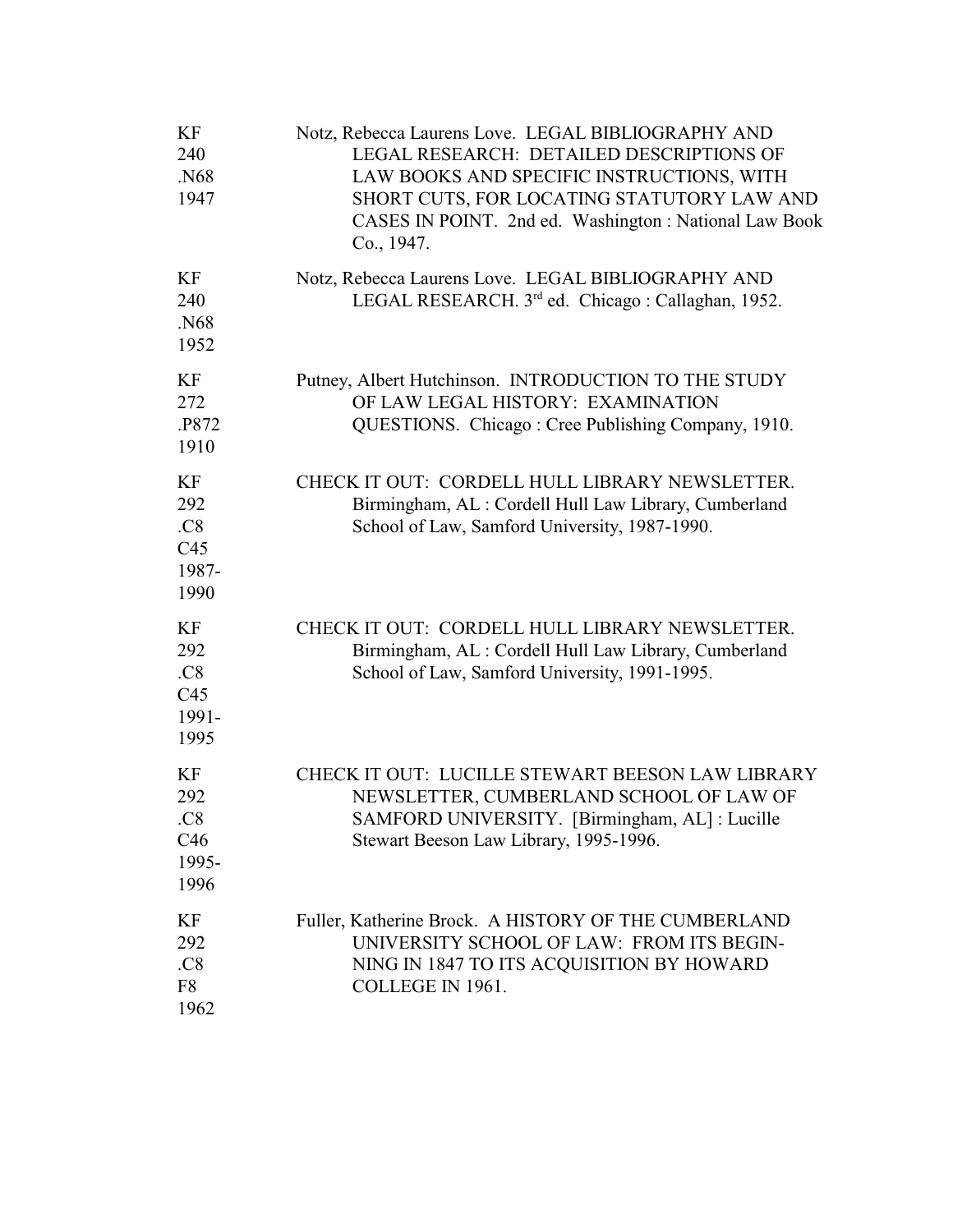| KF<br>292<br>.C864<br>L36<br>1997           | Langum, David J. FROM MAVERICK TO MAINSTREAM:<br>CUMBERLAND SCHOOL OF LAW, 1847-1997. Athens:<br>University of Georgia Press, 1997.                                                             |
|---------------------------------------------|-------------------------------------------------------------------------------------------------------------------------------------------------------------------------------------------------|
| KF<br>306<br>.S532<br>1869                  | Sharswood, George. AN ESSAY ON PROFESSIONAL ETHICS.<br>3 <sup>rd</sup> ed. Philadelphia : T. & J.W. Johnson, 1869.                                                                              |
| KF<br>316<br>.R <sub>67</sub><br>1996       | Ross, William G. THE HONEST HOUR: THE ETHICS OF TIME-<br>BASED BILLING BY ATTORNEYS. Durham, North<br>Carolina: Carolina Academic Press, 1996.                                                  |
| KF<br>316<br>T <sub>66</sub> .<br>2003      | Toothman, John W. LEGAL FEES: LAW AND MANAGEMENT.<br>Durham, N.C.: Carolina Academic Press, 2003.                                                                                               |
| KF<br>334<br>.B54<br>R86                    | Rumore, Pat Boyd. LAWYERS IN A NEW SOUTH CITY: A<br>HISTORY OF THE LEGAL PROFESSION IN BIRMING-<br>HAM. Birmingham, Ala.: Association Pub. Co., 2000.                                           |
| KF<br>334<br>.B54<br><b>R86</b><br>2006     | Rumore, Pat Boyd. LAWYERS IN A NEW SOUTH CITY: A<br>HISTORY OF THE LEGAL PROFESSION IN BIRMING-<br>HAM. Birmingham, Ala.: Association Pub. Co., 2006.                                           |
| KF<br>353<br>.J83                           | Judicial Conference of the United States. Bicentennial Committee.<br>JUDGES OF THE UNITED STATES. Washington: The<br>Committee: for sale by the Supt. of Doc., U.S. Govt. Print.<br>Off., 1978. |
| KF<br>373<br>.C65<br>C65<br>2008            | PROFESSOR BO COLE: A MEMORY BOOK ON THE OCCA-<br>SION OF HIS RETIREMENT. [Birmingham, AL] : [Cumber-<br>land School of Law], [2008].                                                            |
| KF<br>373<br>.D55<br>A <sub>3</sub><br>2011 | Donaldson, Frank W. GLIMPSES OF AN ABUNDANT LIFE.<br>[Birmingham, Ala.]: Frank W. Donaldson, 2011.                                                                                              |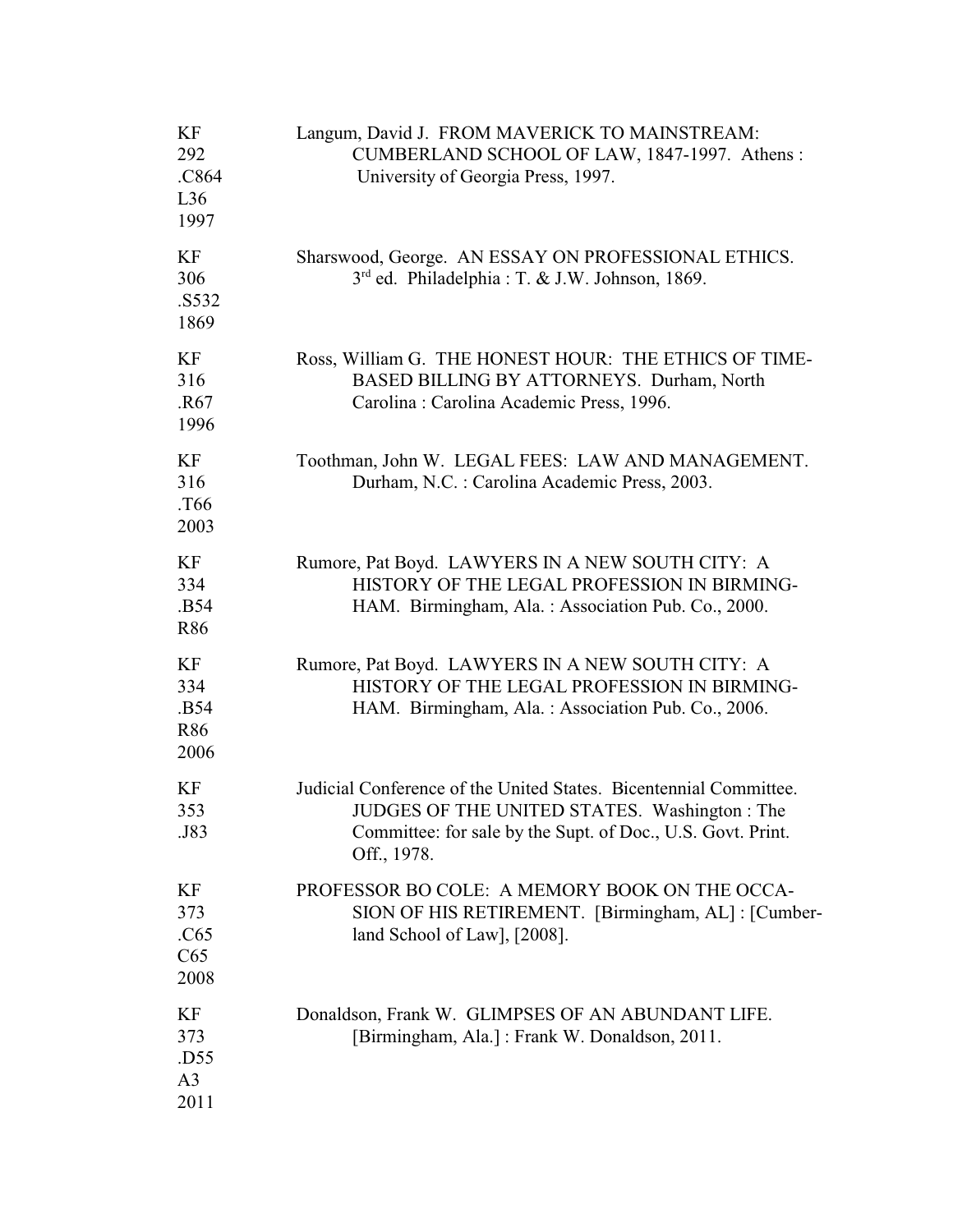| KF<br>373<br>.H <sub>24</sub><br>D95 | Dykes, Ronald H. JAMES O. HALEY: LAWYER, JUDGE, TEA-<br>CHER, ADVOCATE. [S.l. : s.n.], [1999].                                                    |
|--------------------------------------|---------------------------------------------------------------------------------------------------------------------------------------------------|
| KF<br>373<br>.K8<br>L36<br>1999      | Langum, David J. WILLIAM M. KUNSTLER: THE MOST HATED<br>LAWYER IN AMERICA. New York: New York University<br>Press, 1999.                          |
| KF<br>373<br>.N3<br>K3               | Newman, Cynthia. MAUD MCLURE KELLY: ALABAMA'S<br>FIRST WOMAN LAWYER. Birmingham, Ala.: Birmingham<br>Print. & Pub. Co., 1984.                     |
| KF<br>750<br>.Z9<br>R <sub>6</sub>   | Rollison, William D. BASIC ESTATE PLANNING. Aberdeen,<br>S.D. : Estate Tax Pub. Co., 1970.                                                        |
| KF<br>765<br>.Z95<br>R <sub>65</sub> | Rollison, William D. 1970 EDITION OF COMMENTARY ON<br>THE UNIFORM PROBATE CODE. Aberdeen, S.D.:<br>Estate Tax Pub. Co., [1970].                   |
| KF<br>1385<br>.W6<br>1929            | Wormser, I. Maurice. DISREGARD OF THE CORPORATE<br>FICTION AND ALLIED CORPORATION PROBLEMS.<br>New York: Baker, Voorhis and Company, 1929, c1927. |
| KF<br>1614<br>.C45                   | Chapman, Clowry. THE LAW ON ADVERTISING. New York:<br>Harper & Bros., 1929.                                                                       |
| KF<br>3823<br>.B44<br>1999           | Behuniak, Susan M. A CARING JURISPRUDENCE: LISTENING<br>TO PATIENTS AT THE SUPREME COURT. Lanham, Md.:<br>Rowman & Littlefield Publishers, 1999.  |
| KF<br>4204<br>.R <sub>67</sub>       | Ross, William G. FORGING NEW FREEDOMS: NATIVISM,<br>EDUCATION, AND THE CONSTITUTION, 1917-1927.<br>Lincoln: University of Nebraska Press, 1994.   |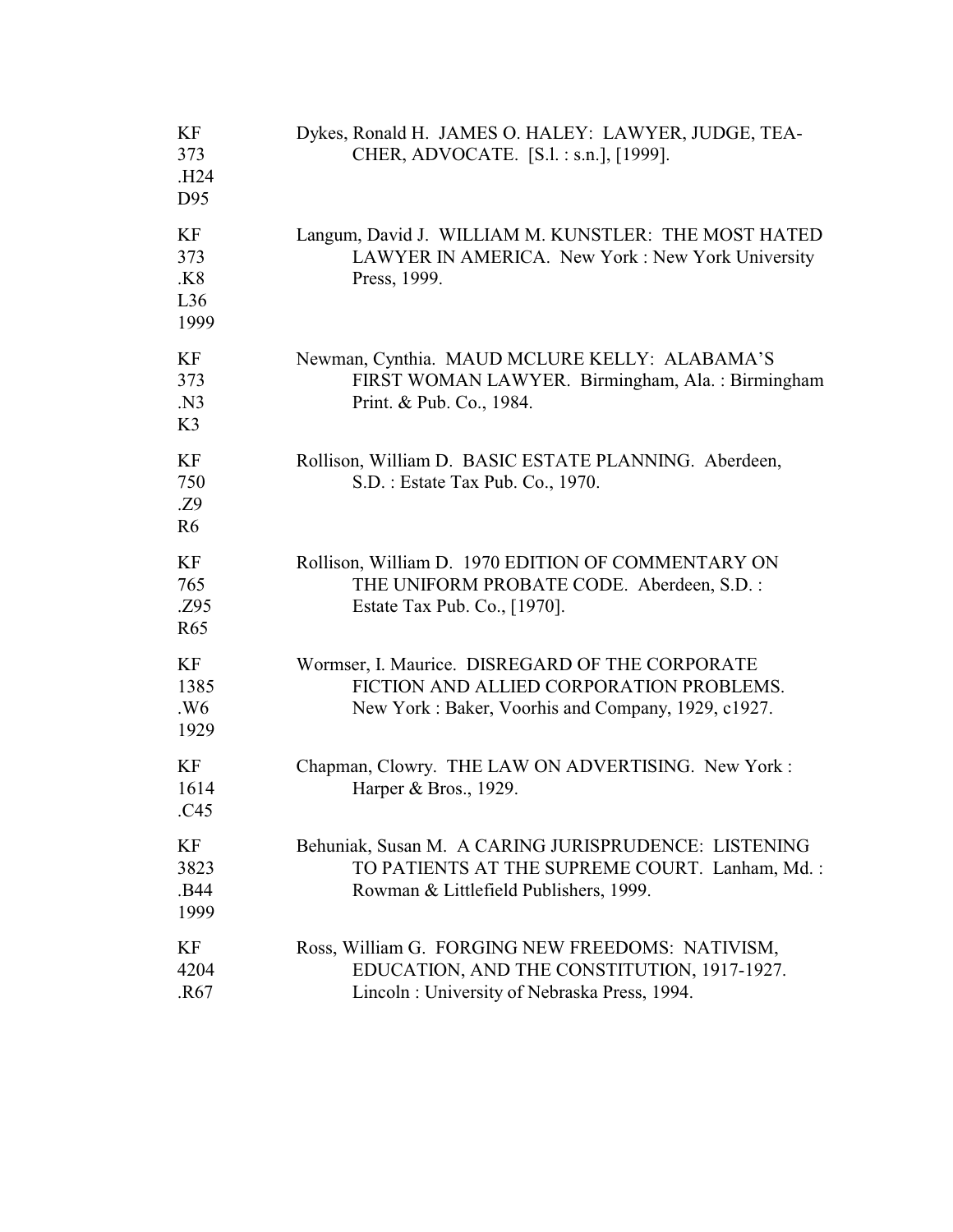| KF<br>4541<br>.Z9<br>U <sub>6</sub><br>1840 | Upshur, A. P. A BRIEF ENQUIRY INTO THE TRUE NATURE<br>AND CHARACTER OF OUR FEDERAL GOVERNMENT:<br>BEING A REVIEW OF JUDGE STORY'S COMMENTARIES<br>ON THE CONSTITUTION OF THE UNITED STATES.<br>Petersburg, [Va.] : Printed by E. and J. C. Ruffin, 1840. |
|---------------------------------------------|----------------------------------------------------------------------------------------------------------------------------------------------------------------------------------------------------------------------------------------------------------|
| KF<br>4549<br>.C6545<br>2011                | CONSTITUTIONAL LAW IN CONTEXT. 3rd ed. Durham, N.C.:<br>Carolina Academic Press, 2010-2011.                                                                                                                                                              |
| KF<br>4550<br>.Z9<br>D45                    | Denning, Brannon P. THE GLANNON GUIDE TO CONSTITU-<br>TIONAL LAW: GOVERNMENTAL STRUCTURE AND<br>POWERS: LEARNING CONSTITUTIONAL LAW<br>THROUGH MULTIPLE-CHOICE QUESTIONS AND<br>ANALYSIS. New York: Aspen Publishers, 2010.                              |
| KF<br>4554<br>.C65<br>2006                  | Cole, Charles D. COMPARATIVE CONSTITUTIONAL LAW:<br>BRASIL AND THE UNITED STATES. [Birmingham, AL]:<br>Samford University Press, 2006.                                                                                                                   |
| KF<br>4865<br>.D <sub>6</sub>               | Doss, Chriss H. A GUIDE TO RELIGIOUS CORPORATIONS.<br>Birmingham, Ala.: Center for the Study of Law and the<br>Church, Cumberland School of Law, Samford University, 1987.                                                                               |
| KF<br>8745<br><b>H8</b><br>R <sub>67</sub>  | Ross, William G. THE CHIEF JUSTICESHIP OF CHARLES<br>EVANS HUGHES, 1930-1941. Columbia: University of<br>South Carolina Press, 2007.                                                                                                                     |
| KF<br>9449<br>.L <sub>36</sub>              | Langum, David J. CROSSING OVER THE LINE: LEGISLATING<br>MORALITY AND THE MANN ACT. Chicago: The<br>University of Chicago Press, 1994.                                                                                                                    |
| KF<br>9690<br>.W35<br>1950                  | Weeks, Arthur A. THE EXCLUSION OF EVIDENCE BECAUSE OF<br>UNREASONABLE SEARCH AND SEIZURE. [1950].                                                                                                                                                        |
| <b>KFA</b><br>39<br>.C5                     | Alabama Women's Commission. CITATIONS FROM ALABAMA<br>LAW. Birmingham, AL.: The Commission, 1974.                                                                                                                                                        |
| <b>KFA</b><br>39<br>.C5<br>1980             | Alabama Women's Commission. CITATIONS FROM ALABAMA<br>LAW. Birmingham, AL.: The Commission, 1980.                                                                                                                                                        |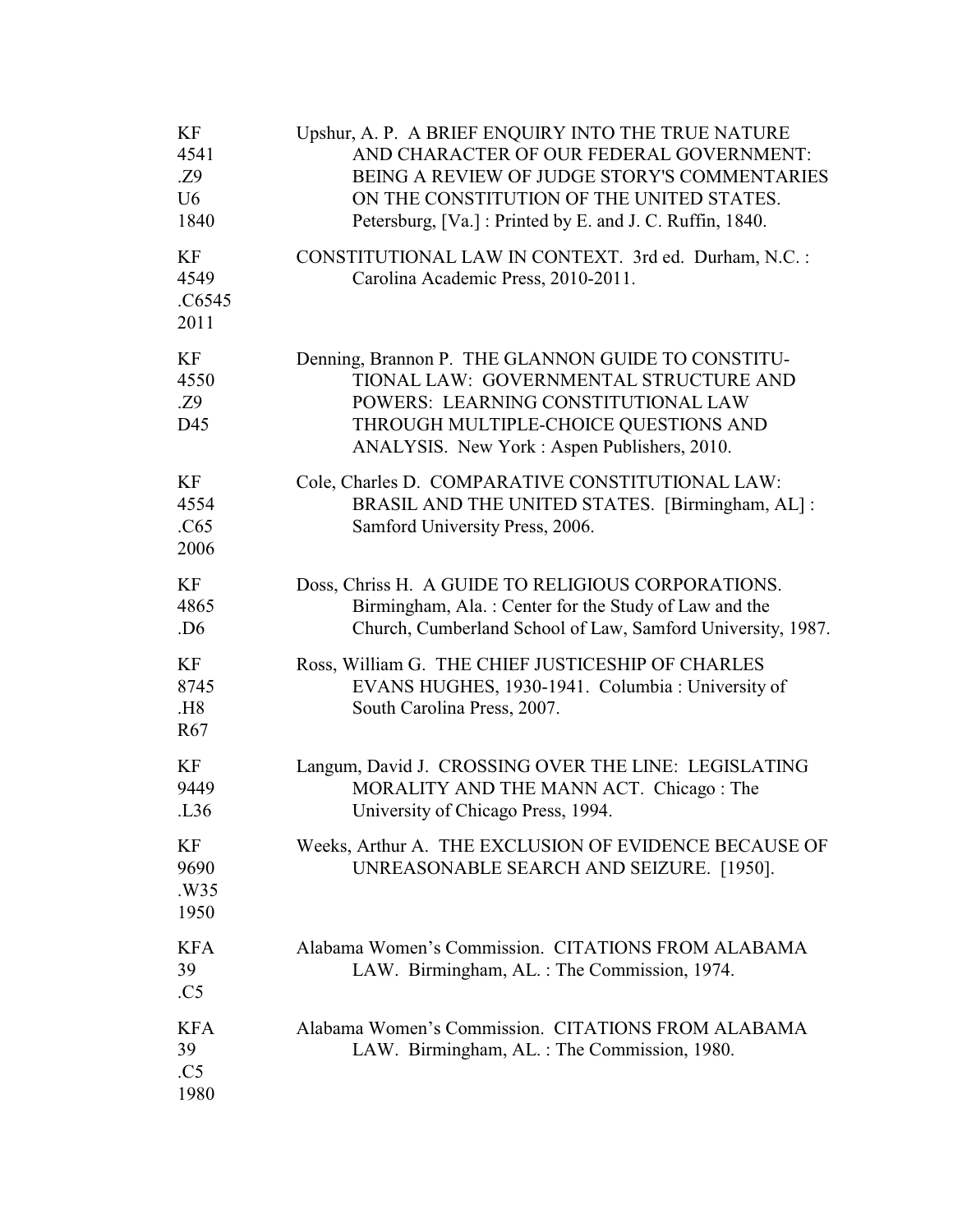| <b>KFA</b><br>39<br>.C5<br>1985                     | Alabama Women's Commission. CITATIONS FROM ALABAMA<br>LAW. [Birmingham, AL]: The Commission, 1985.                                                                       |
|-----------------------------------------------------|--------------------------------------------------------------------------------------------------------------------------------------------------------------------------|
| <b>KFA</b><br>297.8<br>.B55                         | Bishop, Thomas Brad. DRUNK DRIVERS: THE LAW IN ALABA-<br>MA. Birmingham, AL: Samford University Press, 1998.                                                             |
| <b>KFA</b><br>401<br>1901<br>.A2<br>1943            | Alabama. Constitutional Convention (1901). OFFICIAL PROCE-<br>EDINGS, MAY 21ST, 1901, TO SEPTEMBER 3RD, 1901,<br>INDEX. St. Paul, Minn.: West Publishing Co., [c1943].   |
| <b>KFA</b><br>402<br>.B75                           | Brewer, Albert P. BREWER AND COLE: ALABAMA CONSTI-<br>TUTIONAL LAW. Birmingham, Alabama: Samford Univer-<br>sity Press, 1992.                                            |
| <b>KFA</b><br>512<br>Y6.                            | Younger, William C. SPECIAL SESSIONS OF THE ALABAMA<br>SUPREME COURT AWAY FROM THE JUDICIAL<br>BUILDING. Montgomery, Ala.: Supreme Court and State<br>Law Library, 1986. |
| <b>KFA</b><br>518<br>.B5                            | Bishop, Thomas Brad. ALABAMA MUNICIPAL JUDGES MAN-<br>UAL. Montgomery, Alabama: Municipal Court Division,<br>Administrative Office of Courts, [1986].                    |
| <b>KFA</b><br>540<br>.M32                           | McElroy, J. Russell. THE LAW OF EVIDENCE IN ALABAMA.<br>[Birmingham]: The Author, 1948.                                                                                  |
| <b>KFA</b><br>540<br>.M32<br>1959-1967<br>$v.1-v.4$ | McElroy, J. Russell. THE LAW OF EVIDENCE IN ALABAMA.<br>$2nd$ ed. [Birmingham] : J. Russell McElroy, 1959-1967.                                                          |
| <b>KFA</b><br>540<br>.M32<br>1977                   | McElroy, J. Russell. MCELROY'S ALABAMA EVIDENCE.<br>Birmingham, Ala.: Samford University Press, 1977.                                                                    |
| <b>KFA</b><br>540<br>.M32<br>1991                   | McElroy, J. Russell. MCELROY'S ALABAMA EVIDENCE.<br>Birmingham, Ala.: Samford University Press, 1991.                                                                    |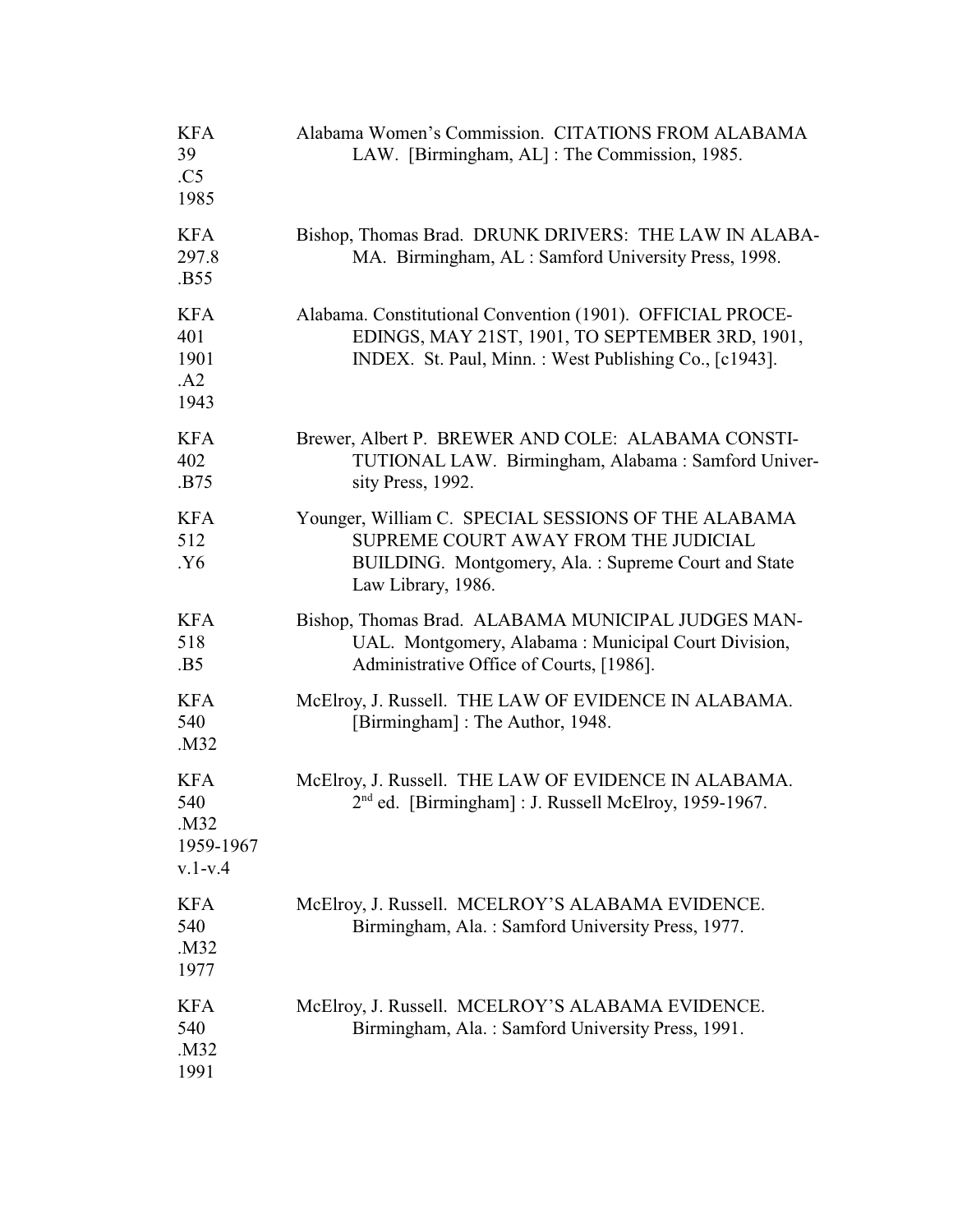| <b>KFA</b><br>540<br>.M32<br>1996         | Gamble, Charles W. MCELROY'S ALABAMA EVIDENCE. 5th ed.<br>Birmingham, AL: Samford University Press, 1996.                                                                                                                   |
|-------------------------------------------|-----------------------------------------------------------------------------------------------------------------------------------------------------------------------------------------------------------------------------|
| <b>KFA</b><br>542<br>.A65<br><b>R38</b>   | Rayburn, Wightman Melton. RAYBURN'S ALABAMA JURY<br><b>CHARGES: CONTAINING CHARGES PASSED UPON</b><br>AND APPROVED BY THE SUPREME COURT<br>[Nashville] : [Press of Marshall-Bruce Co.], [1926].                             |
| <b>KFA</b><br>542<br>.A9<br>c.7           | Alabama Pattern Jury Instructions Committee. ALABAMA PAT-<br>TERN JURY INSTRUCTIONS--CIVIL. Rochester, N.Y.:<br>Lawyers Co-operative Pub. Co., 1974.                                                                        |
| <b>KFA</b><br>568<br>T45.<br><b>B57</b>   | Bishop, Thomas Brad. THE LAW OF SHOPLIFTING: A GUIDE<br>FOR LAWYERS AND MERCHANTS. Birmingham, AL:<br>Agora Publishing Company, 1988.                                                                                       |
| <b>KFA</b><br>568<br>T45.<br><b>B575</b>  | Bishop, Thomas Brad. THE ARREST AND PROSECUTION OF<br>SHOPLIFTERS. [Birmingham, AL]: Samford University<br>Press, 1999.                                                                                                     |
| <b>KFT</b><br>78<br>C <sub>3</sub><br>c.3 | Caldwell, Joshua W. SKETCHES OF THE BENCH AND BAR OF<br>TENNESSEE. BY JOSHUA W. CALDWELL. Knoxville,<br>Tenn., Ogden brothers & co., printers, 1898.                                                                        |
| <b>KFT</b><br>530<br>.C37<br>1852         | Caruthers, Abraham. HISTORY OF A LAW SUIT, IN THE CIR-<br>CUIT COURT OF TENNESSEE: ADDRESSED TO A LAW<br>STUDENT. Lebanon, Tenn.: Printed at the Office of The<br>Banner of Peace, 1852.                                    |
| <b>KFT</b><br>530<br>.C37<br>1866         | Caruthers, Abraham. HISTORY OF A LAWSUIT: OR A TREATISE<br>ON THE PRACTICE IN SUITS AND PROCEEDINGS OF<br>EVERY DESCRIPTION, FROM THE BEGINNING TO THE<br>END IN COURTS OF LAW. 2nd ed. Cincinnati: Robert<br>Clarke, 1866. |
| <b>KFT</b><br>530<br>.C37<br>1888         | Caruthers, Abraham. HISTORY OF A LAWSUIT. Cincinnati: R.<br>Clarke & Co., 1888.                                                                                                                                             |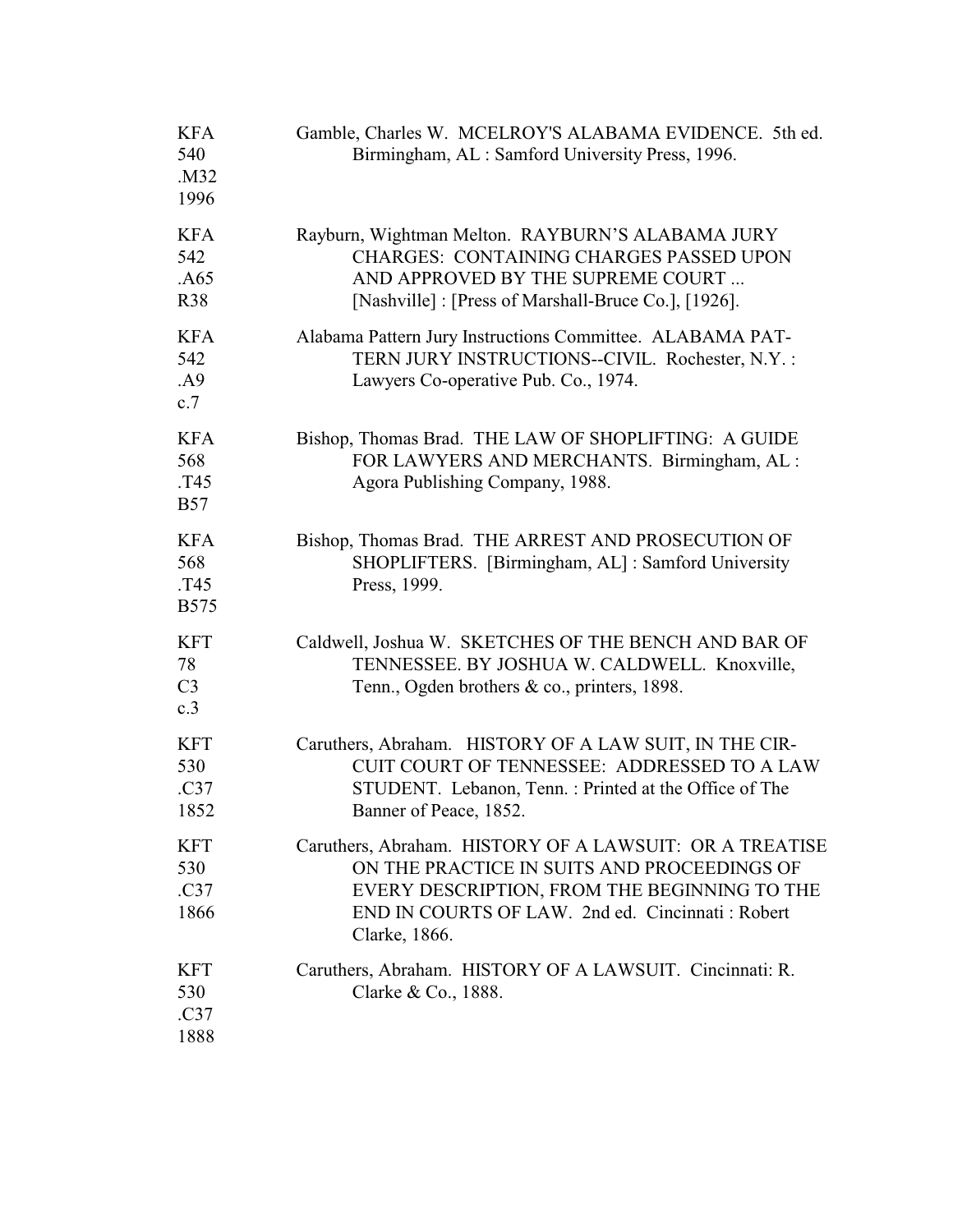| KFT<br>530<br>.C37<br>1903                           | Caruthers, Abraham. HISTORY OF A LAWSUIT. Cincinnati :<br>W. H. Anderson, 1903.                                                                                                           |
|------------------------------------------------------|-------------------------------------------------------------------------------------------------------------------------------------------------------------------------------------------|
| <b>KFT</b><br>530<br>.C37<br>1919                    | Caruthers, Abraham. HISTORY OF A LAWSUIT. 5th ed., enl.,<br>annotated and rev. Cincinnati : W.H. Anderson Co., 1919.                                                                      |
| <b>KFT</b><br>530<br>.C37<br>1937                    | Caruthers, Abraham. THE HISTORY OF A LAWSUIT: A<br>TREATISE ON PROCEDURE IN THE COURTS OF TEN-<br>NESSEE WITH RULES OF PRACTICE. Cincinnati: W.H.<br>Anderson Co., 1937.                  |
| <b>KFT</b><br>530<br>.C37<br>1951                    | Caruthers, Abraham. CARUTHERS' HISTORY OF A LAWSUIT:<br>A TREATISE ON PROCEDURE IN THE COURTS OF<br>TENNESSEE, WITH FORMS AND RULES OF PROBATE.<br>Cincinnati : W. H. Anderson Co., 1951. |
| <b>KFT</b><br>530<br>.C37<br>1963                    | Caruthers, Abraham. CARUTHERS' HISTORY OF A LAWSUIT:<br>A TREATISE ON PROCEDURE IN THE COURTS OF<br>TENNESSEE, WITH FORMS AND RULES OF PROBATE.<br>Cincinnati : W. H. Anderson Co., 1963. |
| LB<br>3062<br>.M5                                    | Michael, W. E. THE AGE OF ERROR. New York: Vantage Press,<br>1957.                                                                                                                        |
| LD<br>85<br>.A354<br>S <sub>65</sub>                 | Smith, William E. LEO'S TALE: UNIVERSITY OF NORTH AL-<br>ABAMA TRIVIA. Florence, AL : Shoals Heritage Publishers,<br>2000.                                                                |
| LD<br>1401<br>.C82<br><b>B6</b>                      | Bone, Winstead Paine. A HISTORY OF CUMBERLAND UNIVER-<br>SITY, 1842-1935. Lebanon, Tenn.: The Author, 1935.                                                                               |
| <b>PS</b><br>3515<br>.E37<br>S <sub>8</sub><br>1926b | Hemingway, Ernest. THE SUN ALSO RISES. New York: Grosset &<br>Dunlap, 1926.                                                                                                               |